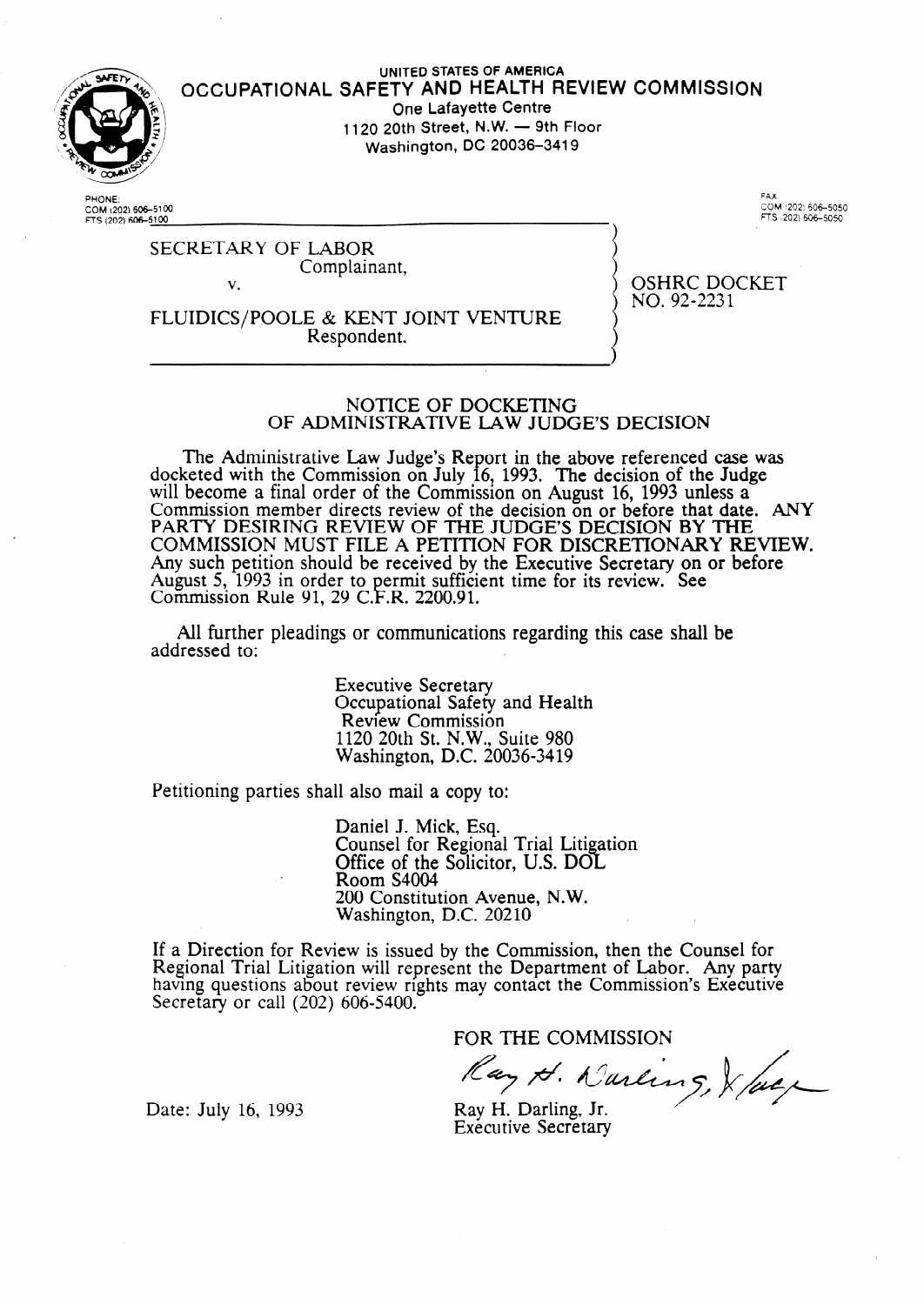## DOCKET NO. 92-2231

## NOTICE IS GIVEN TO THE FOLLOWING:

Daniel J. Mick, Esq.<br>Counsel for Regiona Counsel for Regional Trial Litigation Office of the Solitation, U.S. DOL:<br>Room  $$4004$ Room Stoot<br>200 Constitut  $\frac{200}{8}$  Constitution  $\frac{200}{8}$ ,  $\frac{20210}{8}$  $M_{\text{asim}}$  ,  $D_{\text{coim}}$   $D_{\text{co}}$   $D_{\text{co}}$ 

Regional Solicitor Films Office of the Solio 14480 Gateway Building 3535 Market Street Philadelphia, PA 19

James F. Sassaman, Director of  $Sarecy$   $CycA$  $\mathcal{L}_{\mathbf{D}}^{\mathbf{D}}$ F.U. D<br>36 Sou 50 SOULII IOLII S<br>Philadalnhia D/  $\mathbf{r}$  in autopina,  $\mathbf{r}$   $\mathbf{A}$  is

**Office Premiums** Companished Superiorius Indiana<br>Review Commission One Lafavette Centre  $120$  20th St. N.W.. S Washington, DC 2003  $1120$ 

00102933785:03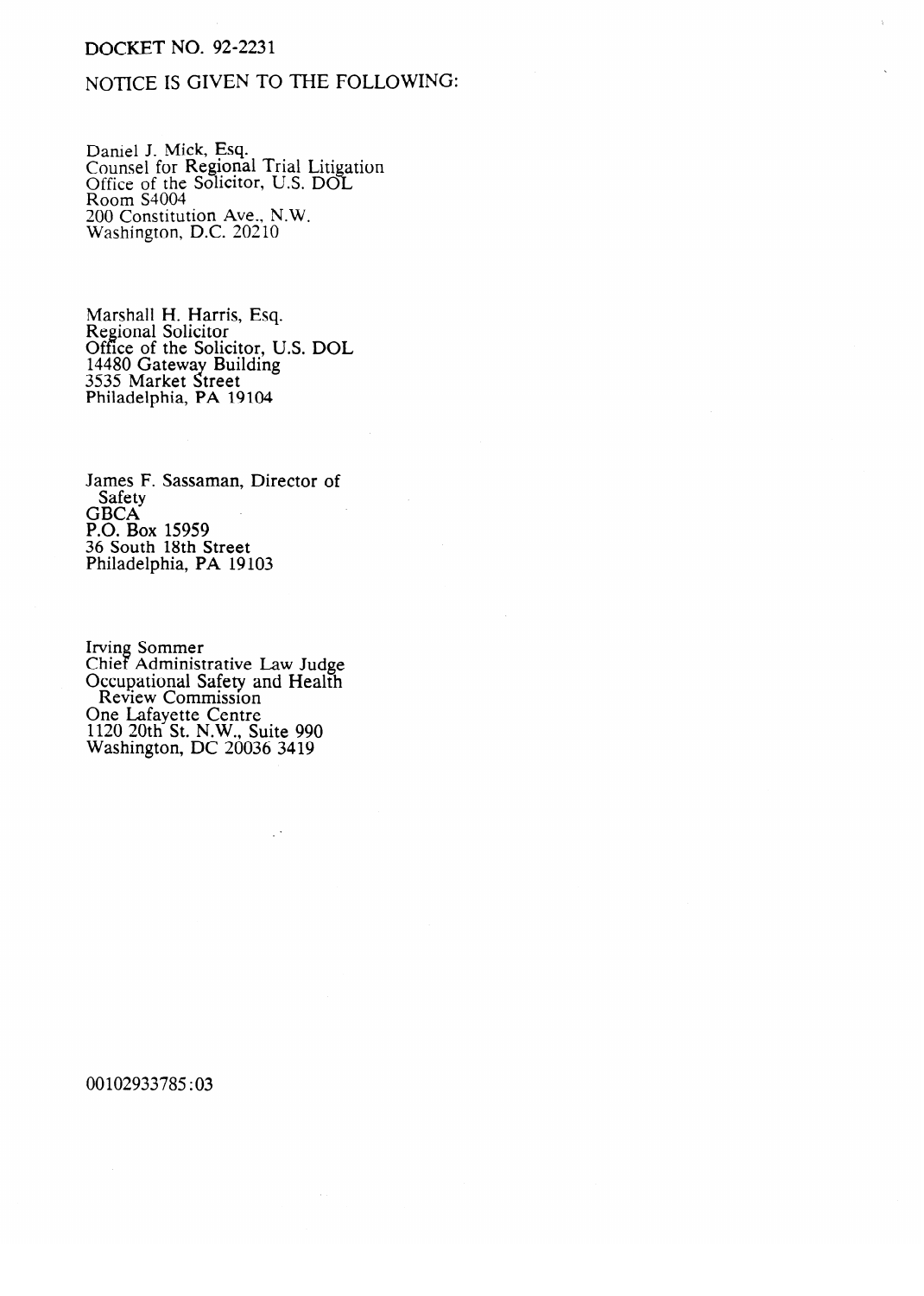

COM (202) 606-5100 Frs (202) 606-5100

## **UNITED STATES OF AMERICA**  OCCUPATIONAL SAFETY AND HEALTH REVIEW COMMISSION **One Lafayette Centre**

**1120 20th Street, N.W. - 9th Floor Washington, DC 20036-3419** 

FAX.<br>COM (202) 606–505<br>FTS (202) 606–5050

| SECRETARY OF LABOR,        |                    |
|----------------------------|--------------------|
| Complainant,               |                    |
| v.                         | Docket No. 92-2231 |
| FLUIDICS, INC./THE POOLE & |                    |
| KENT COMPANY, AJV,         |                    |
| Respondent.                |                    |
|                            |                    |

Appearances:

Richard T. Buchanan, Esq.<br>U.S. Department of Labor 36 South 18th Street U.S. Department of Labor Philadelphia, Pa. Philadelphia, Pa. For Complainant

Before: Administrative Law Judge Irving Sommer

## DECISION AND ORDER

This is a proceeding under Section  $10(c)$  of the Occupational Safety and Health Act of 1970, 29 U.S.C. section 65 1 et seq., (the Act), to review citations issued by the Secretary of Labor pursuant to section 9(a) of the Act, and the proposed assessment of penalties therein issued, pursuant to section 10(a) of the Act.

Following an inspection of the Respondent's business site at 1032 Black Rock Road, Collegeville, Pa., the Secretary of Labor issued two citations charging a serious violation of the standard at 29 C.F.R. 1926.300(b)(1), and an other than serious violation of the standard at 29 C.F.R. 1926.352(d).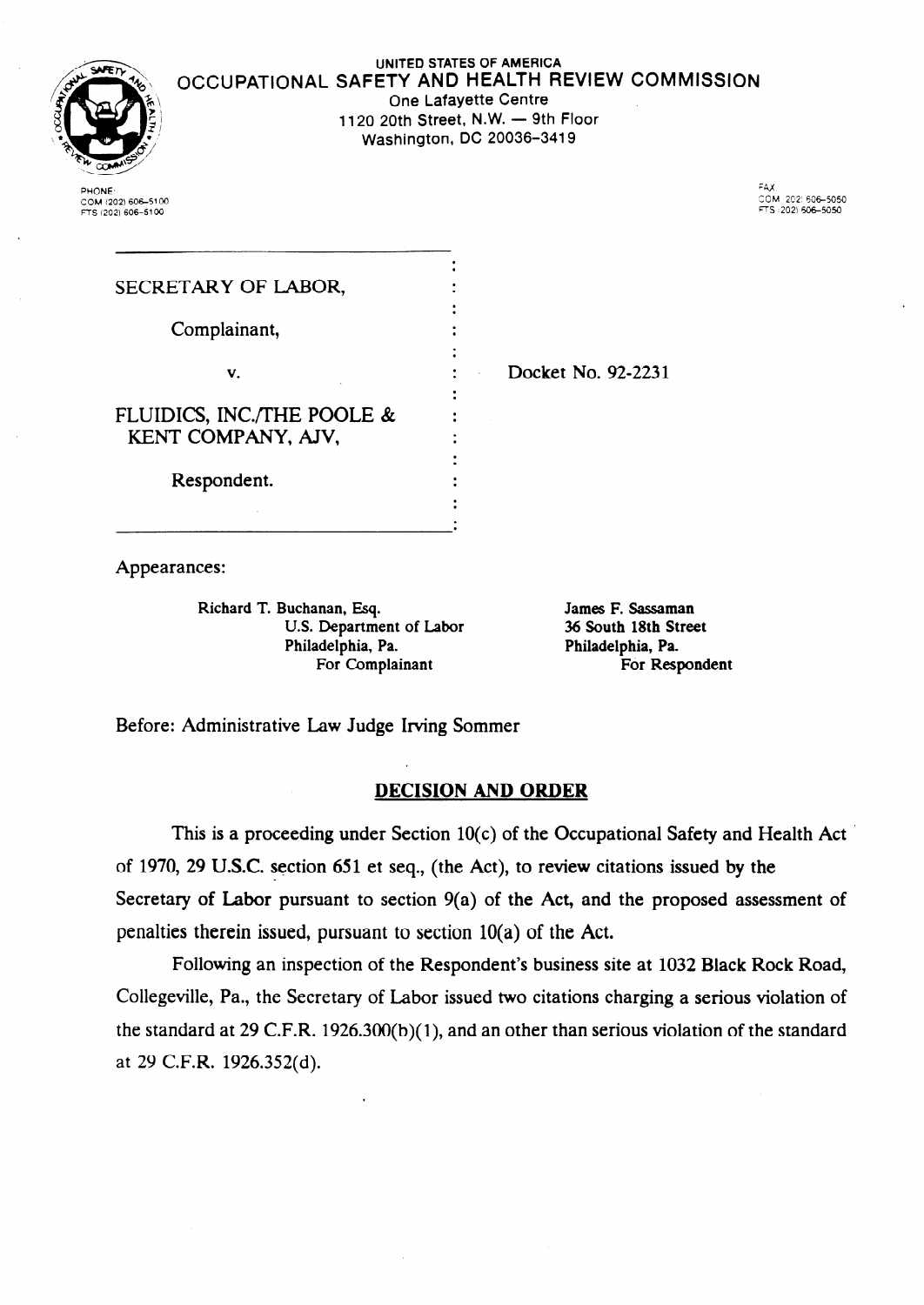A hearing was held in Philadelphia, Pennsylvania. No jurisdictional issues are in dispute, the parties having pleaded sufficient facts to establish that the Respondent is subject to the Act and the Commission has jurisdiction of the parties and of the subject matter.

#### DISCUSSION

# Alleged Violation of 29 C.F.R. 1926.300(b)(1)-Serious Citation no. 1, item 1<br>The standard at 1926.300(b)(1) states:

(b) Guarding. (1) When power operated tools are designed to accommodate guards, they shall be equipped with such guards when in use.

The Secretary alleges that a respondent employee used a hand grinder with a fiber blade with the guard removed exposing him to injury such as cuts, etc. The compliance officer testified that on April 30, 1992 he observed a group of respondent employees doing duct work, and upon closer observation noted a grinder on the floor which had no guard. He spoke to Mr. Consorte, a steamfitter doing the work who identified the grinder as his, stating. he had removed the guard the previous day to be able to work in close quarters, and that he had used it on April 30 without re-installing the guard. The compliance officer testified that the use of the grinder without the guard subjected the employee to the hazard of being struck in the face by flying material off the blade causing possible cuts and lacerations to that area as well as eye injuries, and as such was a serious violation of the standard. He stated that the violation was obvious and in full view of the respondent's foreman working in the general area, who knew or should have known of the violation. Conforte testified that he had used the grinder on April 29 without the guard since he was working in close quarters, but he had not used it on April 30. The question which presents itself is which version of the facts is the truthful one. I have had the opportunity of observing the witnesses upon the stand and to weigh accordingly the credibility of their testimony. The compliance officer testified in a frank and convincing manner and appeared to be truthful and his testimony was sufficient to make out a prima facie case. Consorte did not impress me with the credibility of his testimony which fluctuated and lacked the definiteness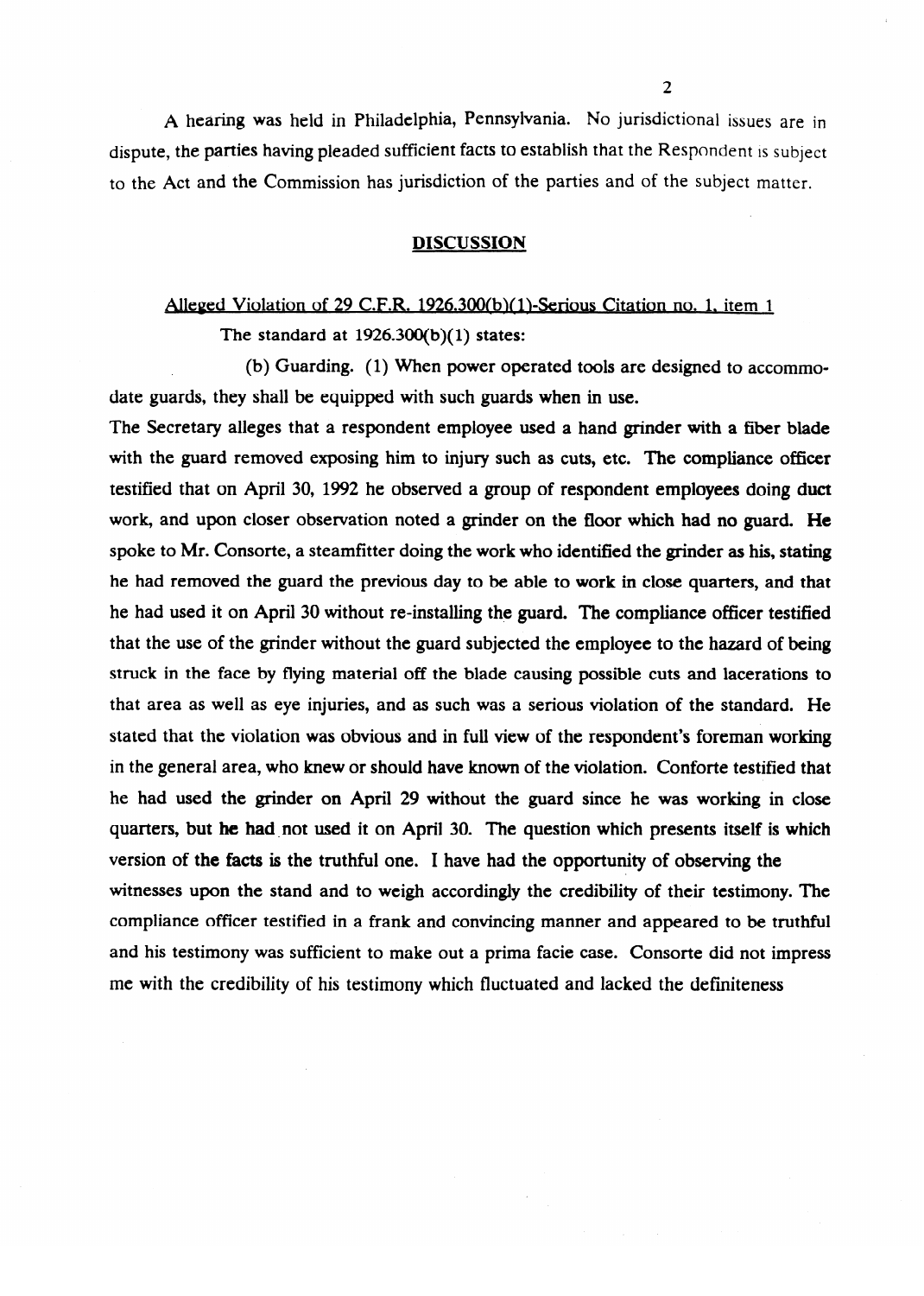associated with truth. I believe that his testimony that he had not used the grinder on April 30 was made to serve his best interests and that of his employer, and I reject it- I believe his initial statement to the compliance officer on the very day he was questioned (April 30) reflecting its use without a guard is the true picture of what happened therein. I find that Consorte used the grinder without a guard, subjecting himself to possible serious injuries, and that the respondent's foreman knew or should have known of such hazard. The totality of the evidence establishes a violation of  $1926.300(b)(1)$ . Under all the existing facts and circumstances, a penalty of \$375 for said violation is consistent with the criteria set forth in section  $17(i)$  of the Act.

## Alleged Violation of 29 C.F.R. 352(d)-Other than Serious Citation no. 2. item 1 The standard at 1926.352(d) provides:

Fire prevention. (d) Suitable fire extinguishing equipment shall be immediately available in the work area and shall be maintained in a state of readiness for instant use.

The Secretary alleges that the respondent violated this standard in that "Suitable fire extinguishing equipment was not immediately available in the work areas where welding, cutting or sweating was being performed."

The compliance officer testified he observed a respondent employee "sweating the joints of a pipe in the ceiling." He further observed that there was no fire extinguishing equipment for approximately 30 feet in either direction from where the work was being performed. He further testified that the employee stated he usually had a fire extinguisher in his tool basket, but it was not there at that time. During the discussion, another employee standing there went down the hall "quite a distance and made a right turn into, I believe it was a room, and - to procure a fire extinguisher." The compliance officer says he spoke at "least a minute" to the employee doing the soldering and no extinguisher was brought. He left and upon his return (he did not say how much later), there was one there. Paskill, the employee doing the soldering testified that Abbott, the other employee at the scene went for the extinguisher and got one in "no more than 15 seconds, ten, 15 seconds." The standard requires that such equipment be "immediately available", and be maintained for instant use". The common meaning of immediate and instant implies "no delay whatsoever,